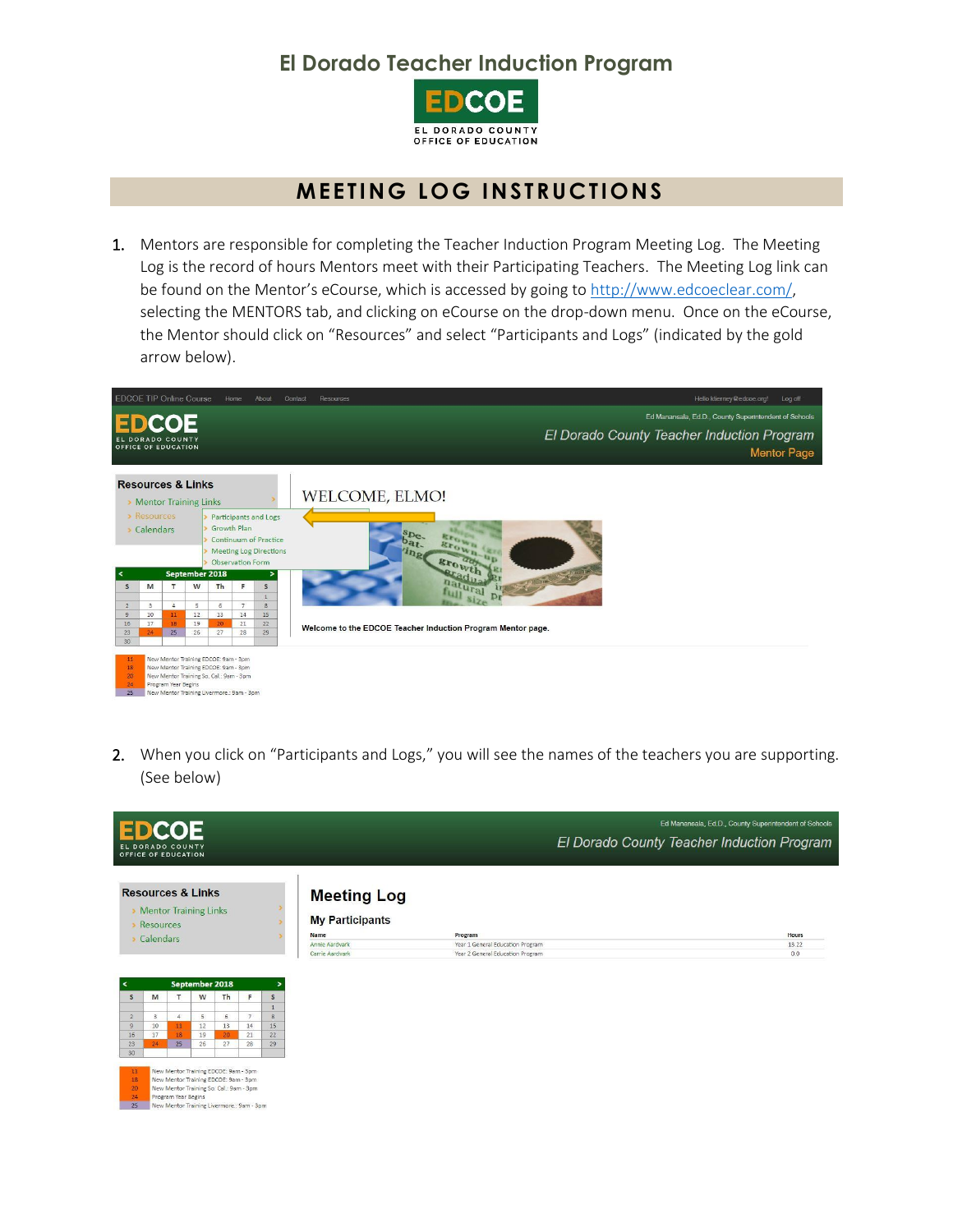3. Click on the name of the teacher for whom you wish to record hours. This will bring you to the Meeting Log screen as shown below.

|                                                       |                  | <b>EDCOE</b><br>EL DORADO COUNTY<br>OFFICE OF EDUCATION                                                                                                                                     |         |                |         |                    |                                                                           |           |  |                    | El Dorado County Teacher Induction Program | Ed Manansala, Ed.D., County Superintendent of Schools |             |        | <b>Mentor Page</b> |
|-------------------------------------------------------|------------------|---------------------------------------------------------------------------------------------------------------------------------------------------------------------------------------------|---------|----------------|---------|--------------------|---------------------------------------------------------------------------|-----------|--|--------------------|--------------------------------------------|-------------------------------------------------------|-------------|--------|--------------------|
| <b>Resources &amp; Links</b><br>Mentor Training Links |                  |                                                                                                                                                                                             |         |                |         |                    |                                                                           |           |  | <b>Meeting Log</b> |                                            |                                                       |             |        |                    |
|                                                       | <b>Resources</b> |                                                                                                                                                                                             |         |                |         |                    | Participating Teacher: Carrie Aardvark (Year 2 General Education Program) |           |  |                    |                                            |                                                       | Add Meeting | Submit | Back               |
|                                                       | Calendars        |                                                                                                                                                                                             |         |                |         |                    | Date<br>Hours                                                             |           |  |                    | Topics                                     |                                                       |             |        |                    |
|                                                       |                  |                                                                                                                                                                                             |         |                |         |                    | 09/04/2018<br>0.00<br><b>Delete Meeting</b>                               | Add Topic |  |                    |                                            |                                                       |             |        | $\bullet$          |
|                                                       |                  |                                                                                                                                                                                             |         | September 2018 |         | $\,>\,$            |                                                                           |           |  |                    |                                            |                                                       |             |        |                    |
| S                                                     | M                |                                                                                                                                                                                             | W       | Th             | F       | S                  |                                                                           |           |  |                    |                                            |                                                       |             |        |                    |
|                                                       |                  |                                                                                                                                                                                             |         |                |         | $\mathbf{1}$       |                                                                           |           |  |                    |                                            |                                                       |             |        |                    |
| $\overline{2}$<br>$\overline{9}$                      | 3<br>10          | $\overline{4}$<br>11                                                                                                                                                                        | 5<br>12 | 6<br>13        | 7<br>14 | $\mathbf{g}$<br>15 |                                                                           |           |  |                    |                                            |                                                       |             |        |                    |
| 16                                                    | 17               | 18                                                                                                                                                                                          | 19      | 20             | 21      | 22                 |                                                                           |           |  |                    |                                            |                                                       |             |        |                    |
| 23                                                    | 24               | 25                                                                                                                                                                                          | 26      | 27             | 28      | 29                 |                                                                           |           |  |                    |                                            |                                                       |             |        |                    |
| 30                                                    |                  |                                                                                                                                                                                             |         |                |         |                    |                                                                           |           |  |                    |                                            |                                                       |             |        |                    |
| 11<br>18<br>20<br>24<br>25                            |                  | New Mentor Training EDCOE: 9am - 3pm<br>New Mentor Training EDCOE: 9am - 3pm<br>New Mentor Training So. Cal.: 9am - 3pm<br>Program Year Begins<br>New Mentor Training Livermore.: 9am - 3pm |         |                |         |                    |                                                                           |           |  |                    |                                            |                                                       |             |        |                    |

4. If you have already logged hours, you will see those hours along with the description of what was discussed. If not, you will not see any entries. To make an entry, you must input the date of the meeting (Gold Arrow), the number of hours (Green Arrow: expressed in hours using decimal entries for partial hours), and the topic of the meeting (Blue Arrow).